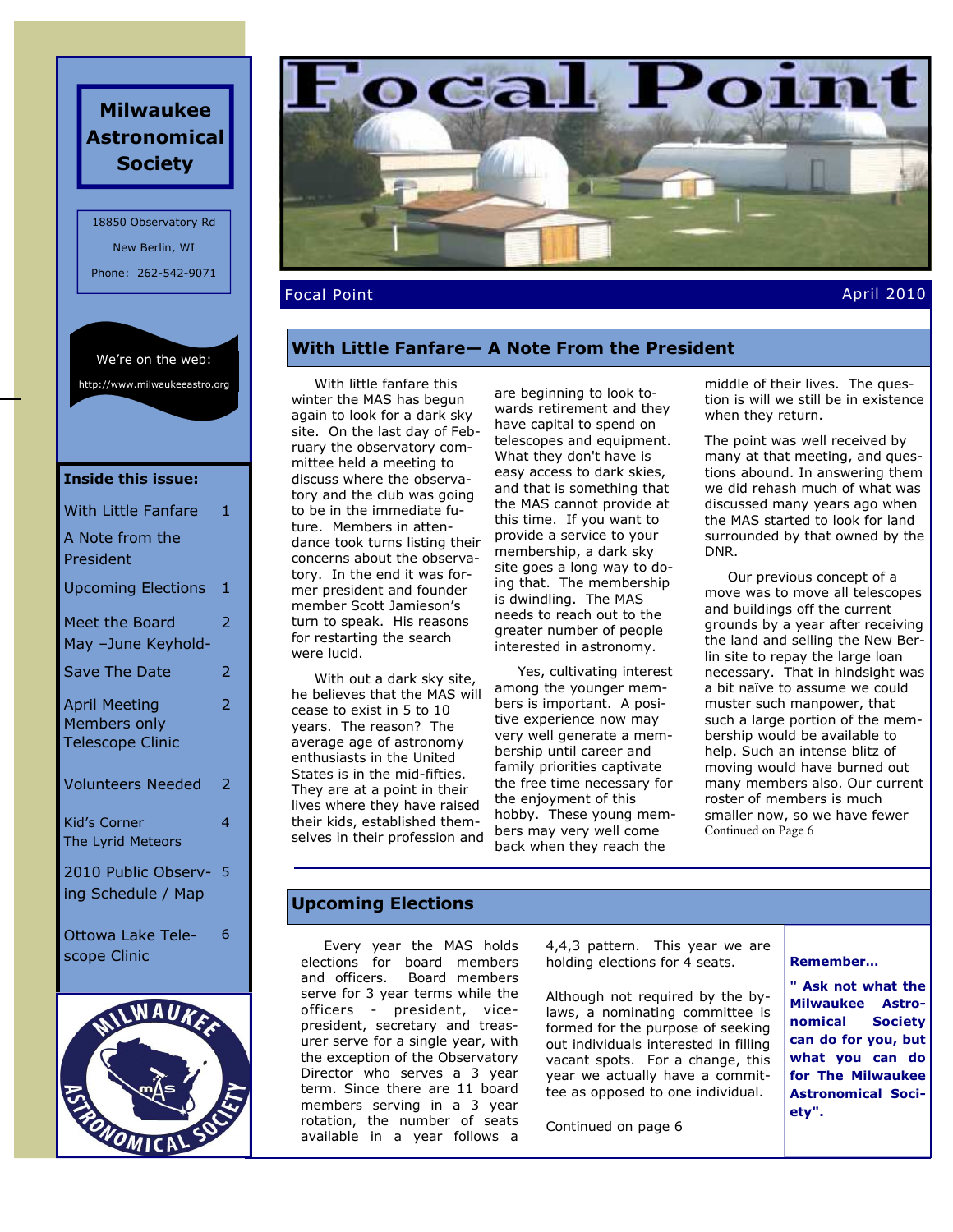### Page 2 Focal Point

**April 16th** 

**April 23rd** 

**June 12th**

# **Save The Date**

Board Meeting 7:00 PM **Observatory** 

 General Meeting Members Only Telescope Clinic **Observatory** 8:00 PM

 Public Observing Lyrid Meteors 7:30 PM at the **Observatory** 

 Ottawa Lake Tele scope Clinic

**August 6th & 7th** MAS Campout

the evening twilight. **Venus** sets at 10p.m. **Mars** crosses the meridian at 8 p.m., and sets at 3 a.m. **Jupiter** rises at 5 a.m. Saturn crosses the meridian at 11p.m. and sets at 6 a.m. (These times are local daylight time for an observer at 40° north latitude at midmonth)

**ASTRONOMY** 

## **At Your Service**

| <b>Officers / Staff</b>               |  |                   |              |                                              |                              |
|---------------------------------------|--|-------------------|--------------|----------------------------------------------|------------------------------|
| President                             |  | Neil Simmons      |              | 262-889-2039                                 |                              |
| Vice President                        |  | <b>Tim Burrus</b> |              | 262-369-1022                                 |                              |
| Secretary                             |  | Henry Gemer       |              | 414-774-9194                                 |                              |
| Treasurer                             |  | Dan Yanko         |              | 262-255-3482                                 |                              |
| Gerry Samolyk<br>Observatory Director |  |                   | 414-529-9051 |                                              |                              |
| Asst. Observatory Director            |  | Henry Gemer       |              | 414-774-9194                                 |                              |
| Editor                                |  | Merri Tangney     |              | 941-961-4932                                 |                              |
| <b>Board of Directors</b>             |  |                   |              |                                              |                              |
| Tim Burrus                            |  | 262-369-1022      |              | <b>Key Holders</b>                           |                              |
| Russell Chabot                        |  | 414-559-3502      |              |                                              |                              |
| Henry Gemer                           |  | 414-774-9194      | 5/08/10      | 5/01/10 Scott Laskowski<br><b>Bob Manske</b> | 414-421-3517<br>608-849-5287 |
| Al Hovey                              |  | 262-524-5510      | 5/15/10      | Jill Roberts                                 | 414-587-9422                 |
| Kip Hoffman                           |  | 920-980-0670      | 5/22/10      | Terry Ross                                   | 262-784-2093                 |
| Jill Roberts                          |  | 414-587-9422      |              | 5/29/10 Gerry Samolyk                        | 414-529-9051                 |
| Gerry Samolyk                         |  | 414-529-9051      |              | 6/05/10 Tom Schmidtkunz 414-352-1674         |                              |
| Lana Silke                            |  | 262-966-4929      |              | 6/12/10 Neil Simmons                         | 262-899-2093                 |
| <b>Neil Simmons</b>                   |  | 262-889-2039      |              |                                              |                              |
|                                       |  |                   |              |                                              |                              |
| Virgil Tangney                        |  | 941-961-4932      |              |                                              |                              |
| Dan Yanko                             |  | 262-255-3482      |              |                                              |                              |

# **Volunteers Needed**

**The grounds of the MAS Observatory are in need of a trim. Anyone having the time and talent to manicure the grounds is invited to contact Jill Roberts at 414-587- 9422. Your help is greatly Mercury** is visible in **appreciated.** 



# **April Board Meeting / Telescope Clinic**

The next Board **to members only** will folmeeting is scheduled for low at 8:00 PM with a tele-7:00 PM on April 2010 at the MAS Observatory located at 1880 Observatory Road in New Berlin.

The general meeting, **open** 

16th, scope clinic.

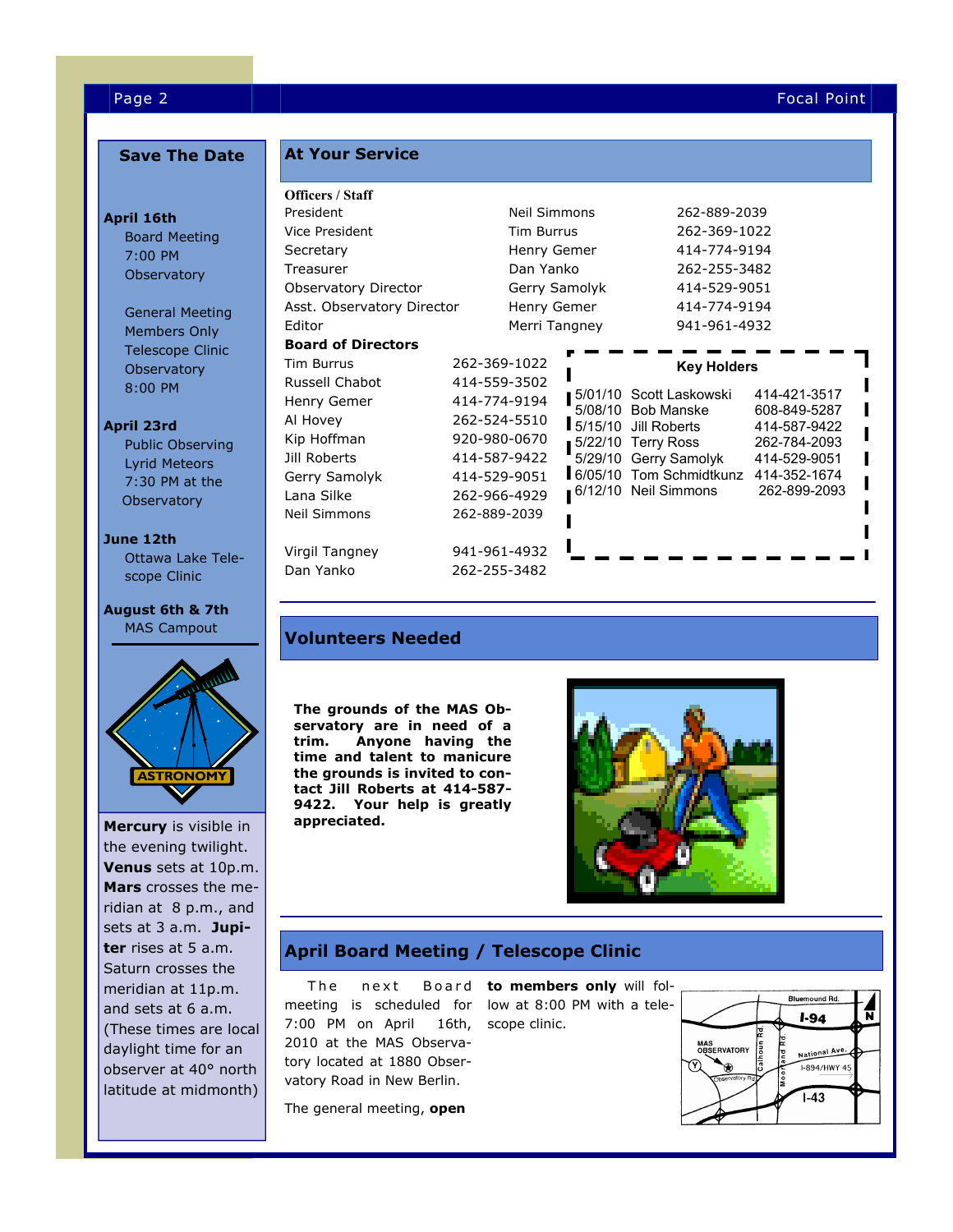#### Focal Point Page 4

# WOW! What a response!

Enthusiasm from both the membership and from the public made our April 9th public viewing kickoff a huge success. To everybody who showed up to help I give you my thanks. According to Jill's counts we had well over a hundred people come through the gate. There was always a line up the stairs of Z-Dome it seems, and with members help, people saw every planet available (Jupiter being the oddball). It was certainly a wonderful time. ...Neil Simmons

Photos submitted by Russel Chabot

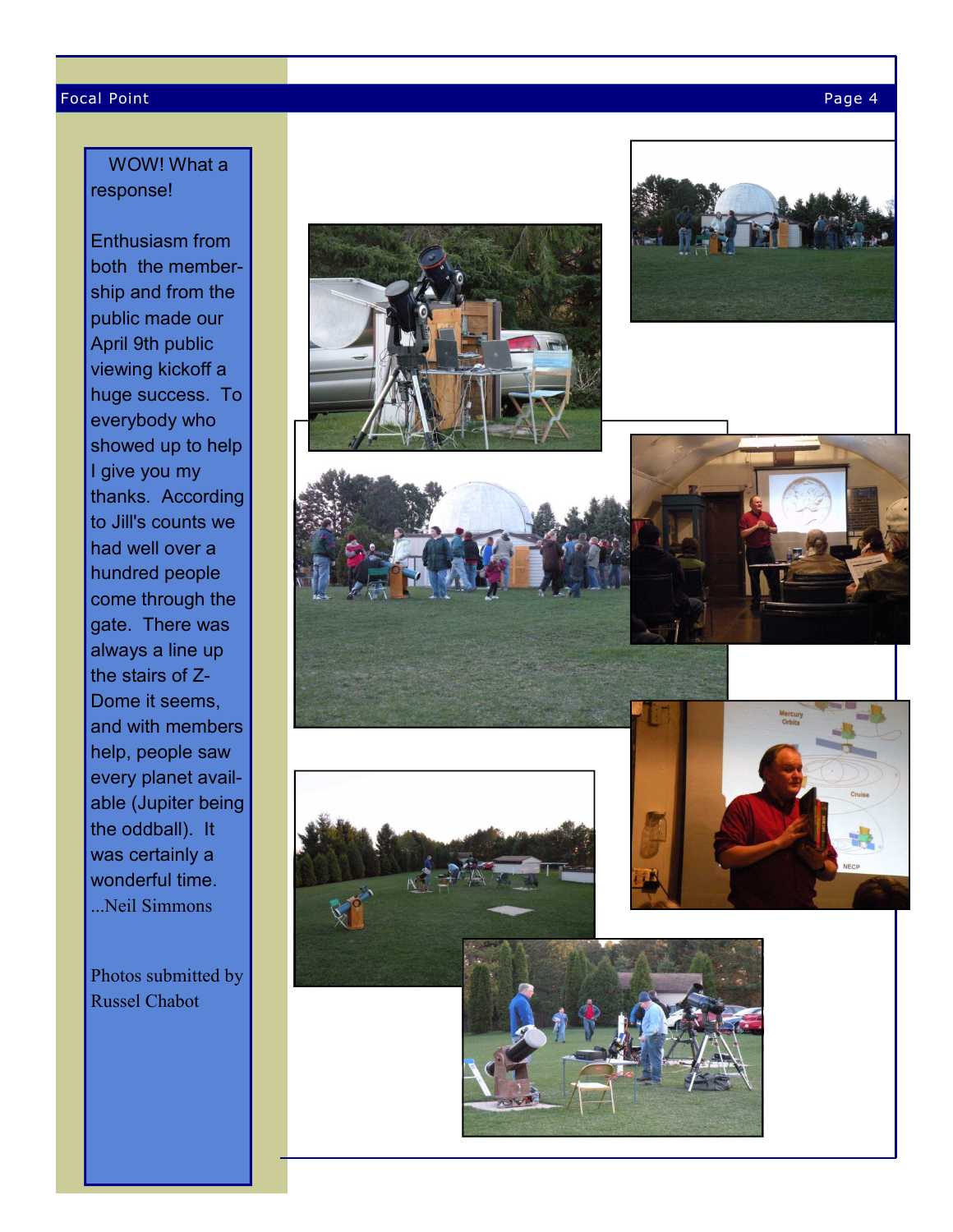# smokey Focal Point Page 4

# Kid's Corner—The Lyrid Meteors

 Every year in late April Earth passes through the dusty tail of Comet Thatcher (C/1861 G1), and the encounter causes a meteor shower--the Lyrids. This year the shower peaks on Wednesday morning, April 22nd. The best time to look, no matter where you live, is during the dark hours before dawn. Lyrid meteors appear to stream from the bright star Vega in the constellation Lyra. As the Earth plows through Thatcher's drawn-out dusty tail, flakes of comet dust, most no bigger than and look. grains of sand, strike Earth's atmosphere traveling 49 km/s (110,000 mph) and disintegrate as streaks of light--meteors! Lyrid meteors are typically as bright as the stars in the Big Dipper, which is to say of middling brightness. But some are more intense, even brighter than Venus.

 debris trails that linger for minutes. Occasionally, the shower intensifies. Most years in April there are no more than 5 to 20 meteors per hour during the shower's peak. But sometimes, when Earth glides through an unusually dense clump of comet debris, the rate increases.

 What will the Lyrids do this year? The only way to know for sure is to go outside

 Your best bet for seeing the most meteors will be to get away from lights. Dress appropriately for the cool nights and use a lawn chair to lay flat, giving you the best view of as much of the sky as possible

 Join the members of the MAS on Friday, April 23rd and send us your photos. We will publish them on the newsletter and possibly on the website.



 These "Lyrid fireballs" cast shadows for a split second and leave behind

# The Milwaukee Astronomical Society

 The Milwaukee Astronomical Society has a respectable antiquity, dating back to 1932. Among its early members were none other than Walter Scott Houston and Ed Halbach. MAS members are loyal, many retain their membership even when they move out of state. We even have members living in Colorado, Arizona and Florida!

 The Society possesses a fine observatory and has an active observing program. It sponsors special projects to introduce members to various aspects of astronomy and special events which cover one-time observing opportunities. Activities include variable star observing, eclipsing binaries, RR Lyraes, Asteroid Occultations, Lunar Grazes, and much, much more. The club actively promotes hands-on astronomy and public outreach.

 The observing page provides positional and physical ephemerides of the

Sun, Moon, and planets to help members find the planets and interpret what they are seeing.

Through the link to SSEC in Madison, you can get satellite pictures of Wisconsin showing cloud cover in daylight and IR at night. The pictures are usually less than fifteen minutes old.

New members are always welcome and take advantage of the knowledge gained and shared by more experienced observers. The club possesses several telescopes and three CCD cameras which are available to all members. Many members are avid astrophotographers using film and CCD imaging. Some of

the images such as this photo taken by taken by MAS member, Paul Borchardt are displayed in the Showcase. section of the MAS website. These im-



ages demonstrate the light grabbing power of the CCD camera even in the light polluted environment of New Berlin.

 Membership information is available by contacting the MAS President, Neil Simmons at

maspresident@milwaukeeastro.org

or by dialing 262-889-2039 .



Photo courtesy of MAS member Gerry Samolyk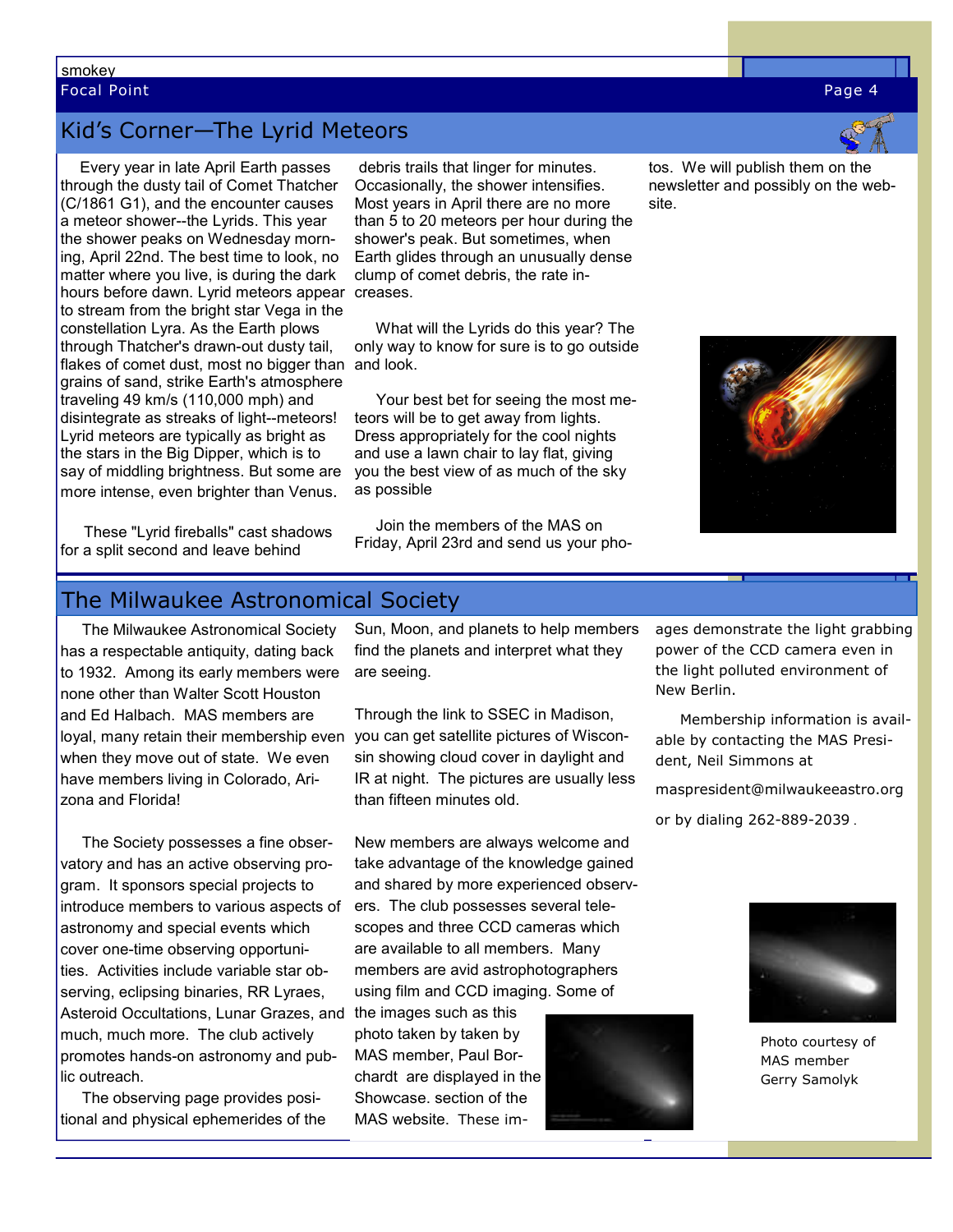# The Milwaukee Astronomical Society

| <b>DATE</b>  | <b>SUBJECT</b>                         | <b>DESCRIPTION</b>                                                             |
|--------------|----------------------------------------|--------------------------------------------------------------------------------|
| April 9      | Mercury                                | Elusive Mercury climbs high away from the sun                                  |
| April 23     | Lyrid Meteor Shower                    | A spring-time meteor shower                                                    |
| May 7        | Satum                                  | The rings are widening since winter's edge on appear-<br>ance                  |
| June 18      | Sun                                    | Early show: 6 PM. Watch sunspots through safe, special<br>filters              |
| August 13    | <b>Perseid Meteor</b><br><b>Shower</b> | A late summer favorite. Learn the constellations while<br>watching for meteors |
| September 17 | <b>Telescope Clinic</b>                | <b>Bring your telescopes</b>                                                   |
| October 1    | <b>TBA</b>                             |                                                                                |
| October 15   | Moon                                   | The moon is at 1st quarter                                                     |

# 2010 PUBLIC OBSERVING SCHEDULE



By: Gerry Samolyk, Milwaukee Astronomical Society

### The MAS Observatory is conveniently located in New Berlin Wisconsin.

#### **Directions**

- · Take National Ave. westbound to Observatory Rd. then west again on Observatory Rd.
- · Or take I-94 to Moorland Rd, go south to National Ave. and west on Observatory Rd. There is no interchange at I-94 and Calhoun Rd.
- · Or take I-43 to Moorland Rd, go north to National Ave. and west on Observatory Rd. There is no interchange at I-94 and Calhoun Rd.
- · Or take Racine Rd east from Waukesha to Observatory Rd. and then eastbound on Observatory Rd.

# Join us for an Evening **Under the Stars!**

### \$2.00 per person or \$5.00 per Car Load

All Public Observing sessions begin at 7:30 PM except for June 18 which begins at 6:00 PM. A 20-minute presentation about our topic will be given. Club members will be available to answer your questions and be your guide to the Universe.



<sup>18850</sup> Observatory Rd., New Berlin, WI 53146

For more information, visit us on the web at: www.milwaukeeastro.org